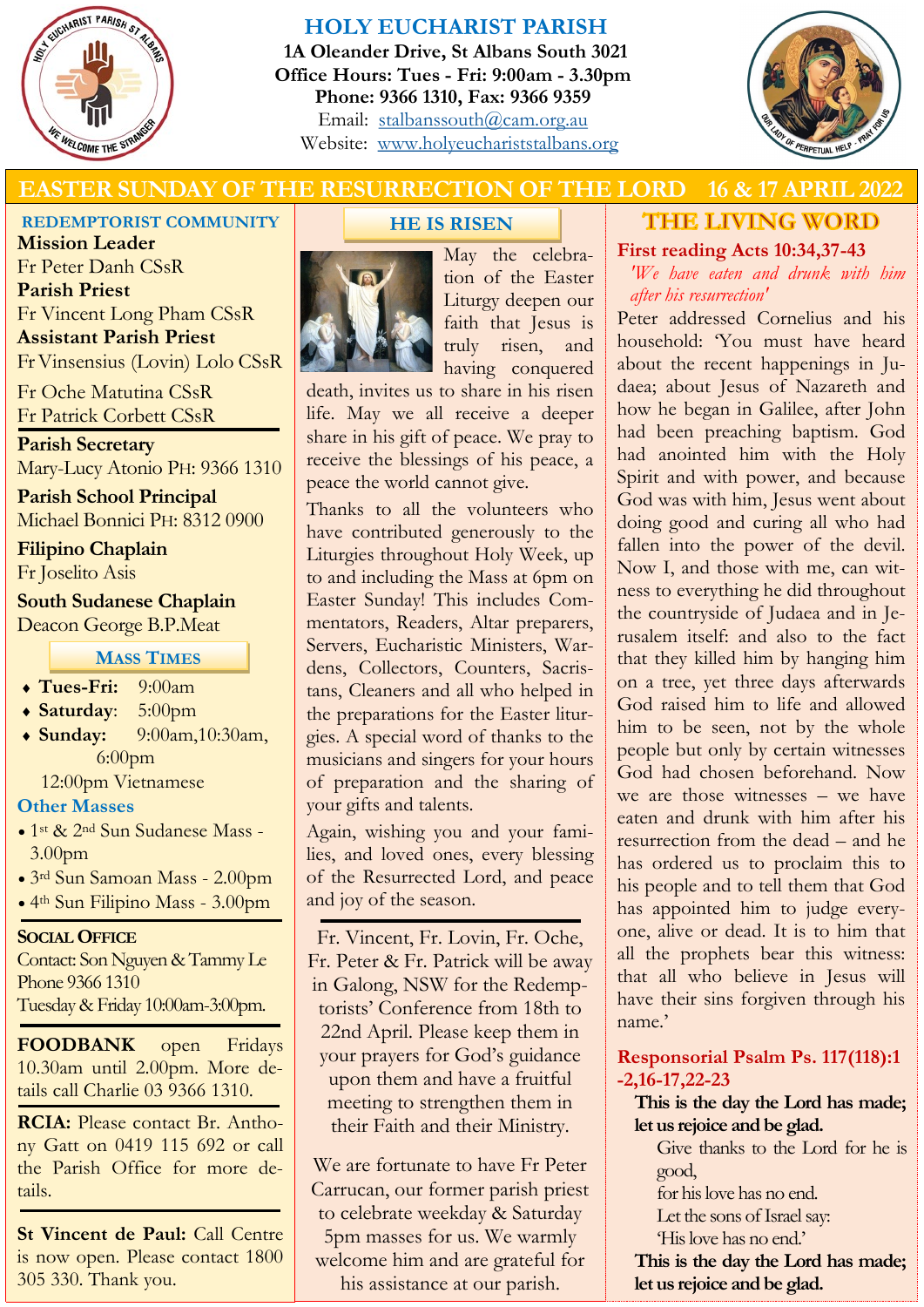The Lord's right hand has triumphed; his right hand raised me up. I shall not die, I shall live

and recount his deeds.

**This is the day the Lord has made; let us rejoice and be glad.**

The stone which the builders rejected

has become the corner stone.

This is the work of the Lord,

a marvel in our eyes.

**This is the day the Lord has made; let us rejoice and be glad.**

#### **Second reading** 1 Corinthians 5:6-8

*Get rid of the old yeast and make yourselves unleavened as you were meant to be*

You must know how even a small amount of yeast is enough to leaven all the dough, so get rid of all the old yeast, and make yourselves into a completely new batch of bread, unleavened as you are meant to be. Christ, our passover, has been sacrificed; let us celebrate the feast, then, by getting rid of all the old yeast of evil and wickedness, having only the unleavened bread of sincerity and truth.

#### **Gospel Acclamation 1 Corinthians 5:7-8**

Alleluia, alleluia! Christ has become our paschal sacrifice; let us feast with joy in the Lord. Alleluia!

#### **Gospel Luke 24:1-12**

#### *Why look among the dead for someone who is alive?*

On the first day of the week, at the first sign of dawn, they went to the tomb with the spices they had prepared. They found that the stone had been rolled away from the tomb, but on entering discovered that the body of the Lord Jesus was not there. As they stood there not knowing what to think, two men in brilliant clothes suddenly appeared at their side. Terrified, the women lowered their eyes. But the two men said to them, 'Why look among the dead for someone who is alive? He is not here; he has risen. Remember what he told you when he was still in Galilee: that the Son of Man had to be handed over into the power of sinful men and be crucified, and rise again on the third day?' And they remembered his words.

When the women returned from the tomb they told all this to the Eleven and to all the others. The women were Mary of Magdala, Joanna, and Mary the mother of James. The other women with them also told the apostles, but this story of theirs seemed pure nonsense, and they did not believe them.

Peter, however, went running to the tomb. He bent down and saw the binding cloths but nothing else; he then went back home, amazed at what had happened.

#### **REFLECTION ON THE GOSPEL**

It does not always pay to discount someone's story just because it sounds a bit fantastic. In Luke's resurrection account, that's what the "eleven and all the rest" do with the women's stories of a rolled-back stone, no body, and heavenly interpreters. The notion of resurrection was not in itself extraordinary in a first century Jewish context. The Pharisees believed in a general resurrection, but the idea that God would raise one person from the dead before the time of the general resurrection was quite unthinkable. From the men's perspective, therefore, the women are talking nonsense. Peter decides to go and confirm their testimony, indicating that he suspects there is some truth in what they have to say. Their account checks out and he goes away in amazement (no apology, just amazement).

This gospel and the whole Easter celebration is about "the one who lives". Luke's account leaves no doubt about the death of Jesus: there are witnesses, there is evidence. The same goes for the burial. Now, in the story of the empty tomb, Luke wants to assert that Jesus is alive. The women (Mary of Magdala, Joanna the wife of Chuza, Mary the mother of James and unidentified others) are confronted with the question: "Why are you seeking among the dead the one who lives?" They are then entrusted with the message of resurrection: "He is not here, but has been raised." They are invited to remember the prophetic words of Jesus. They do indeed remember and they return to proclaim the good news. In line with countless prophetic figures before and since, their testimony is rejected, but is nonetheless effective through the telling and retelling of the story.

We turn briefly to the reading from John's gospel for Easter Sunday morning. Mention of "the first day of the week while it was still dark" evokes the first day of creation and God's word bringing light. The two angels guarding the tomb call to mind the heavenly creatures who barred the way to the tree of life in the Genesis garden story. The biblical story has come full circle, from creation to resurrection and new creation. We take time at Easter to re-member, re-enact, and re-tell these originating stories of our tradition, to dramatise and celebrate in solemn ritual what we celebrate in lower key every Sunday of the year. In our liturgical retelling, all the power of the life, death, and resurrection of Jesus is present to us and to our world. Resurrection faith is a commitment to life. In these times of planetary uncertainty, a commitment to life includes taking seriously the findings of reputable climate change scientists who no doubt sometimes feel a bit like the women of the gospel whose message was discounted. Resurrection faith invites us to live simply so that all may simply live.

**By Veronica Lawson RSM**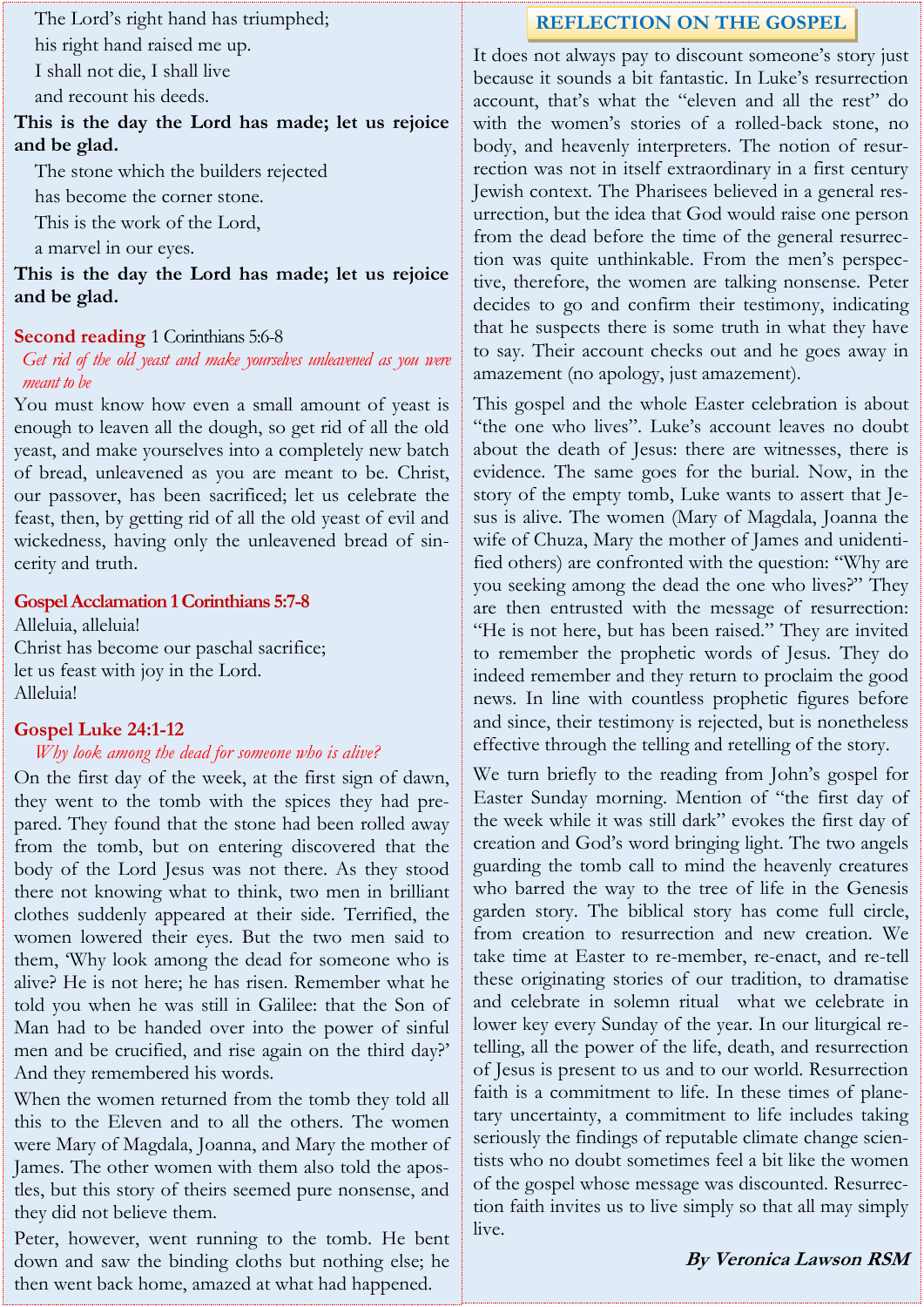### **JESUS IS ALIVE!**

There was a Russian Cossack, who had two sons in the First World War. Their names were Peter and Gregory. One day the father received a letter from the front. Unable to read he handed it to his daughter.

It was from Gregory's commanding officer and it began: "I regret to inform you that your son Gregory was killed in action on July 10.

Gregory was an excellent soldier, and you have every reason to be proud of him." The effect of this news on the father was immediate and alarming. In a matter of days he aged, turning grey overnight. His memory began to fail and even his mind was affected. He began to drink to excess. He kept the letter under an icon in the kitchen. Each day he would take it down and ask his daughter to read it to him once more.

After the local priest had offered a Requiem Mass for his son, the father felt a little better, but only a little. Twelve days went on like this. On the thirteenth day a second letter arrived from the front. It contained an extraordinary piece of news. His son was not dead! He had been wounded and left for dead on the battlefield. Next morning, he had regained consciousness and crawled four miles back to his own lines, dragging a wounded officer with him. In recognition of his bravery, he was to be raised to the rank of a corporal and awarded the Cross of St George. Right now, he was recovering in hospital, and they could expect a visit from him in a month's time.

Once again, the effect on the father was immediate, except this time it was for the better. He was a sight to see. He was filled with joy. He grabbed the letter and went into the village with it, telling everyone he met; "My son is alive! He's been awarded the St. George Cross for bravery!"

This story should give us some idea of the joy the disciples experienced on Easter Sunday morning. Just as the Cossack father gave witness to the news that his son was alive, so too Peter speaks to the household of Cornelius, the Roman Centurion.

Peter summarises for them the essence of the story of Jesus who was anointed by God, proclaimed the good news of the kingdom of God, healed the sick, and liberated those who were possessed. However, having antagonised the authorities, Jesus was crucified. But he was now raised to new life. He had appeared to his disciples, shared food with them and commissioned them to bear witness to all people.

Hearing this news, the Spirit comes upon Peter's audience, and all are baptised, Jews and Gentiles.

As we reflect on the resurrection of Jesus, we are reminded of this great news and renewed in our ability to bear witness to all people by our words and deeds.

**By Michael A Kelly CSsR**

### **WAR IS AN OUTRAGE AND A BLASPHEMY**

**Pope Francis denounces the worldly logic of power and violence, explaining that Jesus brings true peace through meekness and the Cross.**

At his weekly General Audience, Pope Francis once again denounced "the armed aggression of these days" as "an outrage against God."

#### **The way of meekness and the Cross**

The Holy Father began his reflection by focusing on the feast of Palm Sunday, the beginning of Holy Week, which commemorates the triumphant entry of Jesus into Jerusalem, "welcomed as the Messiah." Pope Francis said the crowds that acclaimed Him expected Jesus to bring peace as a powerful liberator, or by initiating an era of social justice.

Jesus, however, does not rise to their expectations, but instead enters Jerusalem on a donkey: Jesus, the Pope said, brings peace "through meekness and mildness, symbolized by the tethered colt on which no one had ever sat."

### **The peace of Christ**

God's way, the Pope explained, is different from the world's ways. Jesus does not follow a worldly strategy of violence and intervention to bring about peace, which would end up being a false peace that amounts to little more than an interval between wars. Instead, "the peace of the Lord follows the way of meekness and the Cross, it is taking responsibility for others," as Jesus took our evil, sin, and death upon Himself in order to free us.

To illustrate this point, Pope Francis recalled Dostoevsky's tale of the Grand Inquisitor, who imprisoned Jesus when He returned to earth. The Inquisitor, said the Pope, represents "worldly logic," and condemns Christ for not embracing worldly power. "Here is the deception that is repeated throughout history," the Pope said, "the temptation of a false peace, based on power, which then leads to hatred and betrayal of God."

#### **A blasphemous betrayal of the Lord of Passover**



The peace that Jesus brings "does not overpower others" the Pope continued. "It is not an armed peace." Instead, "The weapons of the Gospel are prayer, tenderness, forgiveness, and freely-given love for one's neighbour, to any neighbour." This, he said, "is how God's peace is brought into the world."

War, on the other hand –

not only the current conflict, but all wars – represents "an outrage against God, a blasphemous betrayal of the